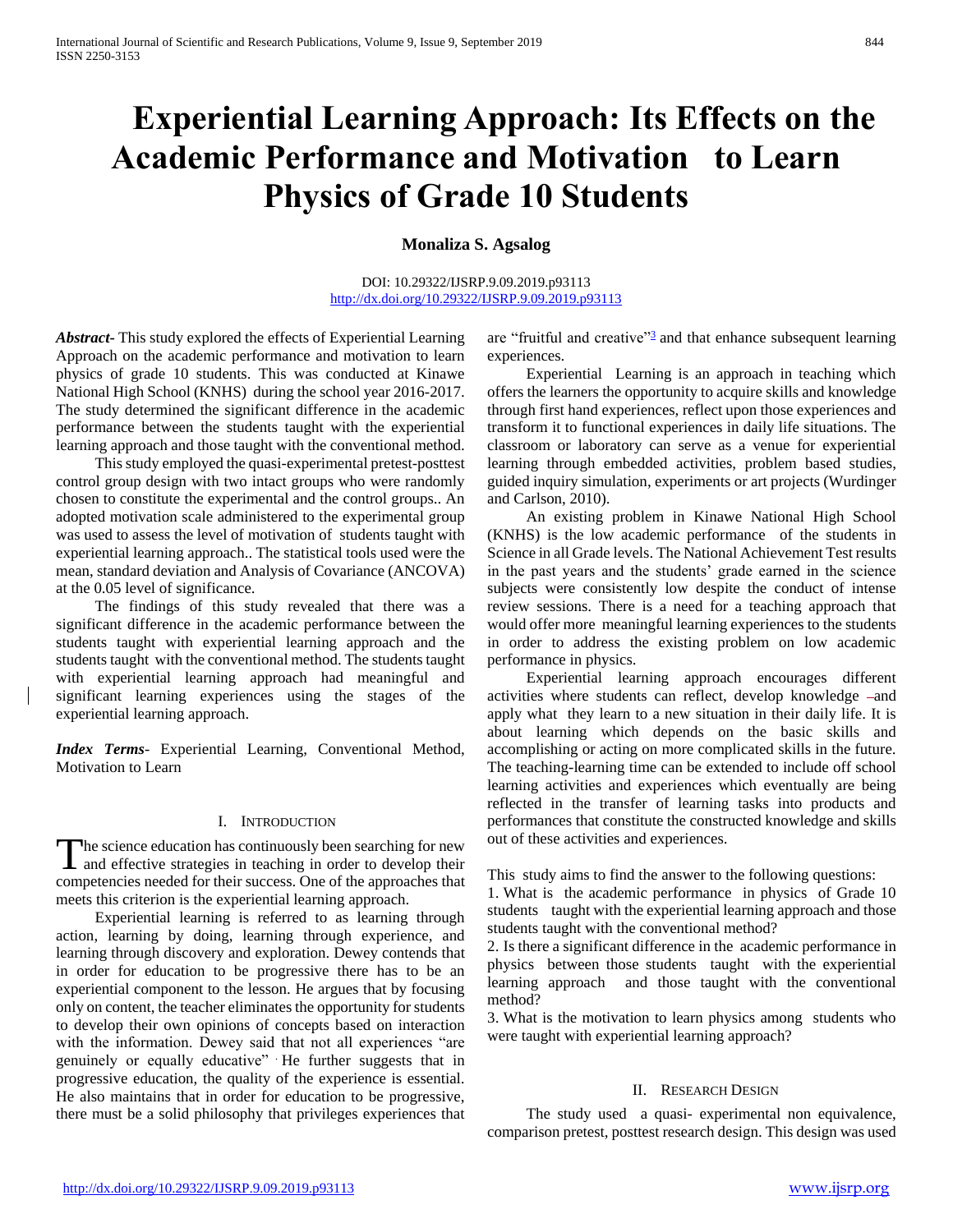to investigate the effects of experiential learning approach on the academic performance in physics of the grade 10 students. The study used two heterogeneous intact classes respectively the experimental group and the control group. The experimental group was taught the experiential learning approach, while the control group with the conventional method (lecture method) using the K to 12 learning material for grade 10 science.

 A pre-test was administered to both experimental and the control group using the researcher made validated test. The pretest served as the covariate of the study for both groups and was compared and treated as the independent variable of the study. The pre-test post-test results of the two groups were compared using ANCOVA at 0.05 level of significance in order to control for the possible existence of extraneous variable that could cause variation between the experimental and control-groups.

## III. RESEARCH LOCALE

 This study was conducted at Kinawe National High School (KNHS) Kinawe, Libona, Bukidnon with a total students population of 547 in S.Y. 2O16-2017 . The school also has its Senior High School with two sections. The teachers handling subjects in the junior high school (Grade 7-10) were trained in the K to 12 Curriculum -. Some of the teachers as well in the junior high school were trained in the senior high school program. Teachers were assigned to teach in wtheir own specializations except for some who were assigned to teach other subjects.

#### IV. PARTICIPANTS OF THE STUDY:

 The participants of this study are the two intact heterogeneous classes of grade 10 students at Kinawe National High School for S.Y.2016-2017. These two classes were assigned as the experimental group and control group respectively. Out of the students in both groups, 30 select students from the experimental group were paired with another 30 students in the control group based on their grades in physics during the first grading period. The purpose is to have a control over probable intervening variables in the conduct of the study. Hence, the study used the static group comparison method.

Table 1  $P_{\text{e}}$  de  $P_{\text{e}}$  Charles in Physics in Physics

| Performance of Grade To Students in Physics                                                                                                                                                                                                                                                              |           |                           |          |                              |       |          |              |          |          |          |
|----------------------------------------------------------------------------------------------------------------------------------------------------------------------------------------------------------------------------------------------------------------------------------------------------------|-----------|---------------------------|----------|------------------------------|-------|----------|--------------|----------|----------|----------|
| Level of Range of                                                                                                                                                                                                                                                                                        |           | <b>Experimental Group</b> |          |                              |       |          |              |          |          |          |
| Performance Scores                                                                                                                                                                                                                                                                                       |           | Pretest                   |          | Posttest Pretest<br>Posttest |       |          |              |          |          |          |
|                                                                                                                                                                                                                                                                                                          |           |                           | f        | % f                          | %     | f        | $-f$<br>$\%$ | %        |          |          |
| $\Omega$                                                                                                                                                                                                                                                                                                 | 28-30     | $\theta$                  | $\theta$ | 1                            | 3.33  | $\theta$ | $\theta$     | $\theta$ | $\theta$ | $\theta$ |
| <b>VS</b>                                                                                                                                                                                                                                                                                                | $25 - 27$ | $\theta$                  | $\theta$ | 5                            | 16.67 | $\theta$ | $\theta$     | $\theta$ | $\theta$ |          |
| S                                                                                                                                                                                                                                                                                                        | $22 - 24$ | $\theta$                  | $\Omega$ | 8                            | 26.67 | $\theta$ | $\Omega$     | 7        | 23.33    |          |
| <b>FS</b>                                                                                                                                                                                                                                                                                                | $19-21$   |                           | $\Omega$ | $\overline{3}$<br>$\theta$   | 10    | $\Omega$ | $\Omega$     | 6        | 20       |          |
| <b>DNME</b>                                                                                                                                                                                                                                                                                              | $0-18$    | 30                        | 100      | 13                           | 43.33 | 30       | 100          | 17       | 56.67    |          |
| $\mathbf{X}$                                                                                                                                                                                                                                                                                             |           |                           | 4.70     |                              | 18.87 |          | 5.77         |          | 16.40    |          |
| s.d.<br>$\mathbf{I}$ and $\mathbf{I}$ and $\mathbf{V}$ and $\mathbf{A}$ are $\mathbf{C}$ and $\mathbf{A}$ and $\mathbf{I}$ and $\mathbf{I}$ and $\mathbf{I}$ and $\mathbf{I}$ and $\mathbf{I}$ and $\mathbf{I}$ and $\mathbf{I}$ and $\mathbf{I}$ and $\mathbf{I}$ and $\mathbf{I}$ and $\mathbf{I}$ and |           |                           | 2.98     | 5.41                         |       |          | 2.75         | 4.27     |          |          |
|                                                                                                                                                                                                                                                                                                          |           |                           |          |                              |       |          |              |          |          |          |

Legend:  $X - Mean$ ;  $SD - Standard deviation$ 

#### V. THE RESEARCH INSTRUMENTS

#### A. Academic Performance in Physics

 The research instrument used in this study is a 30 item multiple choice researcher made academic performance test in Physics. The topics included are categorized as follows: The Law of reflection, images in plane mirrors, reflection in spherical mirrors, images formed by concave mirrors and images formed by convex This was patterned from the K to 12 Curriculum Guide of the Department of Education. The lessons developed was guided by the Task Analysis Matrix (TAM). For proper distribution of topics, a Table of Specification served as guide in the construction of the test. The performance domains are: Remembering, Understanding, Applying, Analyzing, Evaluating and Creating.

#### B Motivation to Learn Physics

 The motivation to learn physics of the grade 10 students were assessed based on their responses to the 25 indicators of Science Motivation Questionaire 11 (SMQ) (Shawn M.,Glynn,.Koballa, 2011). The motivation questionnaire was divided into five categories namely intrinsic motivation, self efficacy motivation, self determination motivation, grade and career motivation.

### *Academic Performance of Grade 10 Students in Physics*

 The results from the pre-test and post-test of the experimental and the control groups are presented, analyzed and interpreted using their frequency, mean scores, standard deviations, frequency percentage and qualitative descriptions. These are shown in table 1.

 As shown in the table, the pretest mean scores of the grade 10 students in the experimental group and the control group differed only by 1.07. The difference in their mean scores in the pretest implies the comparable skills of the two classes before the study was conducted.

 The standard deviation of the experimental group in the pretest was a little bit higher than the standard deviation of the control group. This means that the scores in the pretest of the experimental group were more scattered compared to the scores of the control group. This signifies the heterogeneity of the students in the two classes.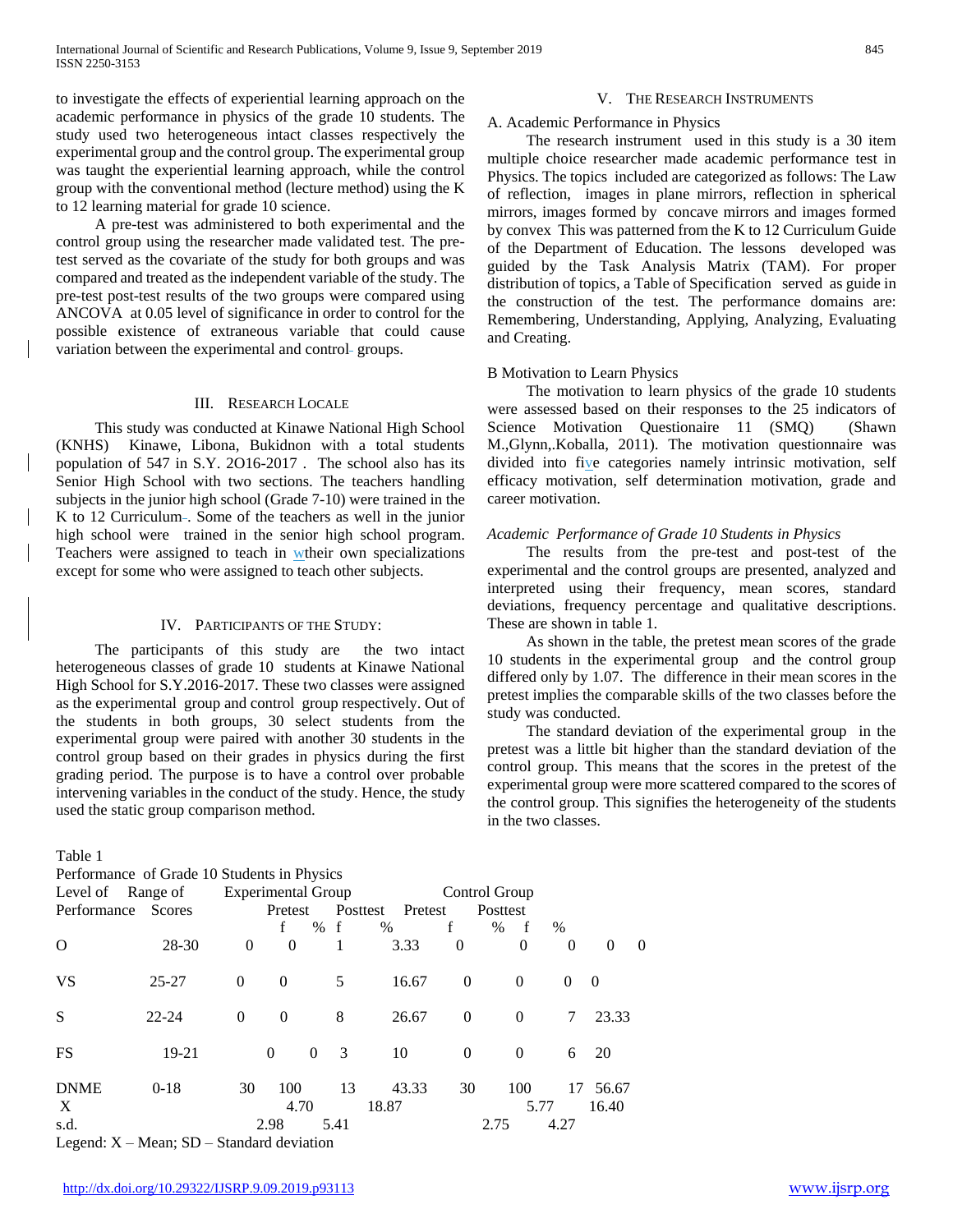The result further shows that the students in the experimental and control groups were on the lowest performance level (Did not meet expectations) in the pre-test. As shown in their low mean scores, the students' low level of performance in the pretest is an indication that the students in both groups struggles with their understanding with the prerequisite fundamental knowledge and skills about the topics on reflection in plane and curved mirrors before the conduct of the study.

 The results further show that both groups are on the lowest proficiency level in the posttest. The students belonging to the satisfactory level for both experimental and the control group are almost the same which means that scores are clustered on this level. It further suggest that the students have developed the fundamental knowledge, skills and core understanding on reflection in mirrors with little guidance from the teacher or with assistance from peers and they can transfer these understanding through authentic performance tasks. However, the students taught with the Experiential Learning Approach obtained a higher mean score than the mean score obtained by the students taught with the conventional method which suggests that the approach can improve the academic performance of students in physics.

 In addition, the data on the table show that the students' individual mean scores differs in experimental and control groups. There is 3.33% in the experimental group who belongs to the outstanding level which suggest that this student has exceeded the core requirements in terms of knowledge, skills and understanding and can transfer them automatically and flexibly through authentic task with the use of experiential learning approach. On the very satisfactory level there were 16.67% in the experimental group while there is none in the control group. These students on this performance level which all comes from the experimental group has developed the fundamental knowledge, skills and core understanding on reflection in plane mirrors and can transfer them independently through authentic performance tasks.. The biggest number of students who did not meet expectations comes from the control group with 56.56% while 43.33% comes from the experimental group. This means that these students still struggles with understanding prerequisite and fundamental knowledge and skills on reflection in mirrors and lessons have not been acquired or developed adequately to aid understanding. This might be because most of the students are still adjusting to the use of experiential learning approach since this is new to them. The stages of experiential learning approach also requires more time for the students to fully immersed themselves in the experiences for the lesson and take full ownership of their learnings.

 In addition, there were fewer students in the experimental group who were in the lowest performance level compared to the control group. This denotes a difference in the academic performance of students in physics using experiential learning approach and with those taught with the conventional method in favor of the experimental group

 Moreover, it was observed that the experimental group taught with experiential learning approach obtained a greater mean difference between the pretest and the posttest than the control group who were taught with the conventional method. The mean of both the experimental and the control groups both increase, but the experimental group had higher increase compared to the control group.

 This result shows that the academic performance of students taught with experiential learning approach is greater compared to the academic performance of students taught with the conventional method. This implies that using experiential learning approach contributed to the improvement in the academic performance of students in physics.

 The findings of the present study collaborates with the findings of (Taludjog, 2016), (Abonyi & Okoli 2014) which revealed that the academic performance of students taught with experiential learning approach is higher compared with those who are taught with the conventional method, Furthermore, the study conducted by Spect & Sandlin using experiential learning approach revealed no significant difference in the short term learning and which indicates that the key difference in the two learning methods used is the students' retention of the concepts over time and when concepts are retained, this will become part of day to day living.

 According to Dewey (1938); Enfield (2001), the educator must create an atmosphere in which the experiences are reflected upon by the learner so they become meaningful. Experiential learning approach will help the learners to have in depth investigation of their new learning to boost their curiosity and make ways to better understand the things they do not know. The teaching learning time can be extended beyond the four corners of the classroom so that these experiences will become meaningful. As described by Kolb (1984) and Enfield (2001), the experiential model components include the students exploring, doing or performing an activity. According to Carlson & Maxa, (1998) the conceptualization phase in experiential learning helps the learner deepen and broaden their understanding of a concept or situation by cementing their experience through generalizations and applications.

# *Comparison on the Academic Performance of Students in Physics*

 The summary of ANCOVA results for the comparison on the performance of students taught with the experiential learning approach is presented in Table 2. ANCOVA was used as a statistical tool in the comparison of the academic performance of the students since a pretest was given to serve as covariate of the study.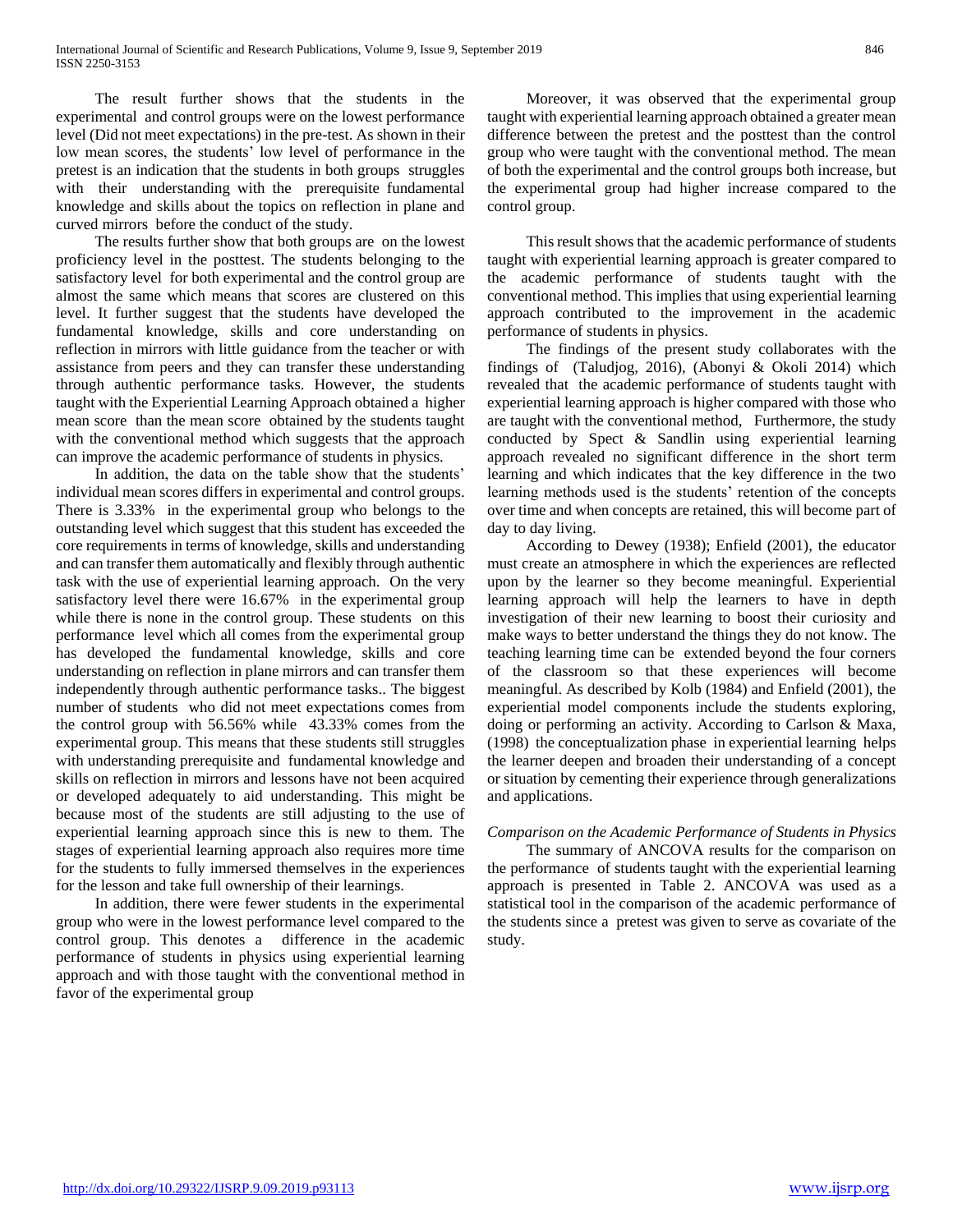| Table 2                                                |  |
|--------------------------------------------------------|--|
| Comparison on the Performance of Students Using ANCOVA |  |

| Source Type 111<br>Square |          | Sum of    | df |          | Mean    |         | F     |      | Sig. |
|---------------------------|----------|-----------|----|----------|---------|---------|-------|------|------|
| Corrected Model 149.385   |          | 2         |    | 74.693   |         | 2.863   | .065  |      |      |
| Intercept                 | 3573.307 | -1        |    | 3573.307 |         | 136.955 |       | .000 |      |
| Pretest                   |          | 65.369    |    | 1        | 65.369  |         | 2.505 | .119 |      |
| Group                     |          | 115.714   | 1  |          | 115.714 |         | 4.435 | .040 |      |
| Error                     |          | 1487.198  |    |          | 57      | 26.091  |       |      |      |
| Total                     |          | 20187.000 |    | 60       |         |         |       |      |      |

Corrected Total 1636.583 59

• Significant at 0.05 level

 The data in the table reveal that the group test obtained a p value of 0.040 which is less than the significance level of 0.05 ; hence, the null hypothesis which states that there is no significant difference in the academic performance in physics between those students taught with the experiential learning approach and those students taught with the conventional method was rejected.This result shows evidence the findings of Abonyi & Okoli (2014) that experiential learning is a more effective strategy than the conventional method in enhancing the academic achievement of students.. This result was supported by the study of Taludjog (2016) who also investigated the effectiveness of Experiential Learning Approach on the academic performance and motivation to learn physics of the students.

 Furthermore, the results of this study is also strengthened by the study conducted by Doring (2016) on his study on the comparison of game based learning with the conventional method. Game based learning is a form of experiential learning which also offers the students first hand learning experiences similar to experiential learning approach. The results of his study showed a significant difference in the academic performance of students taught with game based learning and those taught with the conventional method.

 Results revealed that the academic performance of the grade 9 students taught with the experiential learning approach is higher compared with those who are taught with the conventional method. According to Newman (1992), student involvement and participation promotes a sense of commitment like to concentrate attention and enjoyment. This is supported by the idea of Bretz (2001) that meaningful learning occurs when students are provided with enjoyable experiences that require students to connect their knowledge across the cognitive, affective and psychomotor domains.

 The researcher also observed that the students showed less participation during teacher's discussion, but preferred to do more work putting their involvement in performing the activities following the stages of the experiential learning approach. This is supported by Danielson's (2014) claim that when students are provided with learning tasks that would allow them to understand

through hands on activities, they often take initiative to modify a learning task to make it more meaningful or relevant to their needs

 This claim by Danielson is further strengthened by the responses of the students on the prompts given to them. When they were asked to give the difference between the conventional method of teaching and the experiential learning approach, the responses are " Nakalahi ang experiential learning sa usual way of teaching or conventional method tungod kay sa experience mas enjoyable kay nay mga butang nga nalipay ka sa experience ug maka tuon", "It differes in the way that the new approach let the students to learn with just the teacher only facilitating , guiding and correcting the things that the students have done if it is wrong" "It is more challenging and Exciting", "It helps you to think deeper", " It teaches us to learn on what we really experience and allows us to use what we've learned to daily life".

 These responses from the students strongly supports the statement of Wurdinger (2005) that the "outcomes of the learning process are varied and often unpredictable" and "learners play a critical role in assessing their own learning". The observation also agrees with the claim of Isaacs, Carrol and Bell (2001) that teaching learning process is more productive when learners are actively involved in the activities in order to find meaning and connect their learned concepts and skills to the next level of learning.

# VI. MOTIVATION TO LEARN PHYSICS OF GRADE 10 **STUDENTS**

 Motivation questionnaire was given to the students taught with experiential learning approach, The questionnaire is divided into 5 dimensions and each has 5 items. The 5 dimensions are: Intrinsic Motivation, Self Efficacy, Self Determination, Grade Motivation, and Career Motivation. Students gave their responses as either Strongly Agree (SA), Agree (A), Uncertain (U), disagree (D), and Strongly Disagree (SA). Table 3 presents the summary of mean and standard deviation for each dimension of motivation to learn Physics.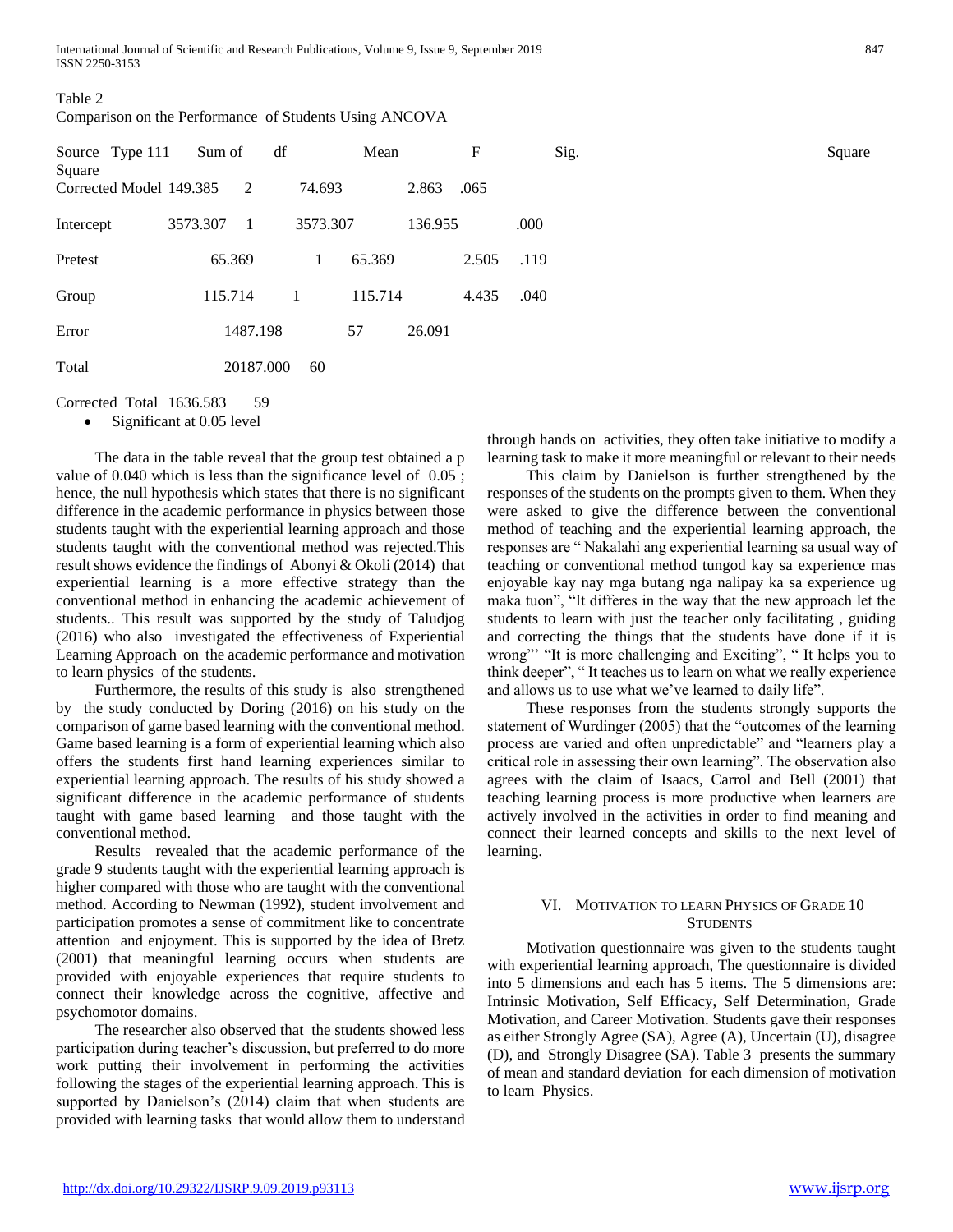|                             |      |      | Table 5. Summary of Mouvation to Ecarn Kencetion in Millions of Grade To Students. |  |  |
|-----------------------------|------|------|------------------------------------------------------------------------------------|--|--|
| Categories                  | Mean | S.D. | <b>Motivation Level</b>                                                            |  |  |
| <b>Intrinsic Motivation</b> | 4.39 | 0.72 | Very High                                                                          |  |  |
| <b>Careeer Motivation</b>   | 4.33 | 0.74 | Very High                                                                          |  |  |
| Grade Motivation 4.28       |      | 0.93 | Very High                                                                          |  |  |
| <b>Self Efficacy</b>        | 4.06 | 0.95 | High                                                                               |  |  |
| <b>Self Determination</b>   | 4.05 | 0.82 | High                                                                               |  |  |
| Average                     | 4.22 | 0.83 | Very High                                                                          |  |  |

Table 3: Summary of Motivation to Learn Reflection in Mirrors of Grade 10 Students.

 As seen in Table 3, the students' motivation to learn reflection in mirrors is very high. Students got the very high mean in intrinsic motivation, career motivation and grade motivation while self determination and self efficacy belongs to high motivation level.. As indicated by the results , students had a very high intrinsic motivation, career motivation and grade motivation by using the experiential learning approach. Looking at the results, students are intrinsically motivated with the use of experiential learning approach.

## VII. CONCLUSIONS

- 1. The academic performance of students in the experimental group has improved compared with the control group even if most of the groups had overall did not meet expectations. This is evidence by the distribution of the profile in the posttest of both groups.
- 2. There is significant difference in the academic performance in physics of grade 10 students taught with experiential learning approach compared to the control group, thus, the activities in the stages of experiential learning approach can help improve the academic performance of students in physics.
- 3. Students taught with experiential learning approach have very high motivation, hence they are encouraged or driven to study using experiential learning approach.

#### VIII. RECOMMENDATIONS

 Based on the outcomes and implications of the study, the following are recommended:

- 1. Science teachers are encouraged to use experiential learning approach In teaching concepts and developing skills to provide students with more meaningful learning and obtain better academic performance.
- 2. School administrators and DepEd officials may recommend the use of experiential learning approach to science teachers.
- 3. Teachers in the different subjects of the K to 12 curriculum could prepare activities in the subject using experiential learning approach.
- 4. Future researchers may conduct a similar study to cover a large number of participants in another venue and on other topics in physics.

#### **REFERENCES**

- [1] Ambrose, et al., 2010., How Learning Works. Retrieved May 31, 2016 at http://analogyofteachinglevine.weebly.com/chapter-3.html
- [2] Anderson, J.R;Greeno, J.G.; Reder, L. M.; Simon, H.A.. (2000) Perspectives on learning, thinking, and activity" (PDF). Educational Research.
- [3] Andresen, L., Boud, D., & Cohen, R. (1995). Experience-based learning. In G. Foley (Ed.), Understanding Adult Education and Training. Sydney: Allen & Unwin. Andresen: Experience-Based Learning
- [4] Bandura, A. (1994) Self Efficacy. In V. S. Ramachaudran (Ed), Encyclopedia of human behaviour, 4 71-81. New York: Academic Press. (Reprinted in H. Friedman (Ed.)Encyclopedia of Mental Health, San Diego, CA: Academic Press,)
- [5] Bandura, A. (1997). Social Foundations of thoughtsand action: A social cognitive theory. Engelwood Cliffs, NJ: Prentice Hall.
- [6] Bass, R., (2012) Disrupting Ourselves: The Problem of Learning in Higher **Education**
- [7] Bhagat, V. (2013),Extroversion and Academic Performance of Medical Students International Journal of Humanities and Social Science Intervention
- [8] Bernardo, A. & Macugay, E. Science coursework and pedagogical beliefs of science teachers: The case of science teachers in the Philippines
- [9] Bretz, S. L. (2001). Novak's Theory of Education: Human Constructivism and Meaningful Learning. Department of Chemistry, Youngstown State University, Youngstown, OH 44555
- [10] Briers, G.E. (2005). Lighting Their Fires Through Experiential Learning. The Agricultural Education 365 Magazine
- [11] Britner, S.L., and Pajares, F. (2001) Self Efficacy Beliefs, motivation, race, and gender in middle school science. Journal of Women and Minorities in Science and Engineering, 7, 271-285.
- [12] Britner, S. L., & Pajares, F. (2006). Sources of science self-efficacy beliefs of middle school students. Journal of Research in Science Teaching, 43,
- [13] Bruner, J. (1986). Actual minds, possible worlds. Cambridge, MA: Harvard University Press.
- [14] Carlson, S. , & Maxa, S. (1998). Pedagogy Applied to non-formal education. The Center. St. Paul: Center for Youth Development, University of Minnesota Extension Service.
- [15] Danielson, C. (2014). Engaging Students in Learning. Training Lincoln Elementary Teachers on the Evaluation Model. Classroom with Materials for Instruction.
- [16] Davis, E. A., & Smithey, J. (2009). "Beginning teachers moving toward effective elementary science teaching." Science Education, 93(4), 745-770.
- [17] Department of Education (2013) K to 12 Curriculum Guide in Science for Grade 10
- [18] DepEd Order No.8, s. 2015. Policy Guidelines on Classroom Assessment for the K to 12 Basic Education Program.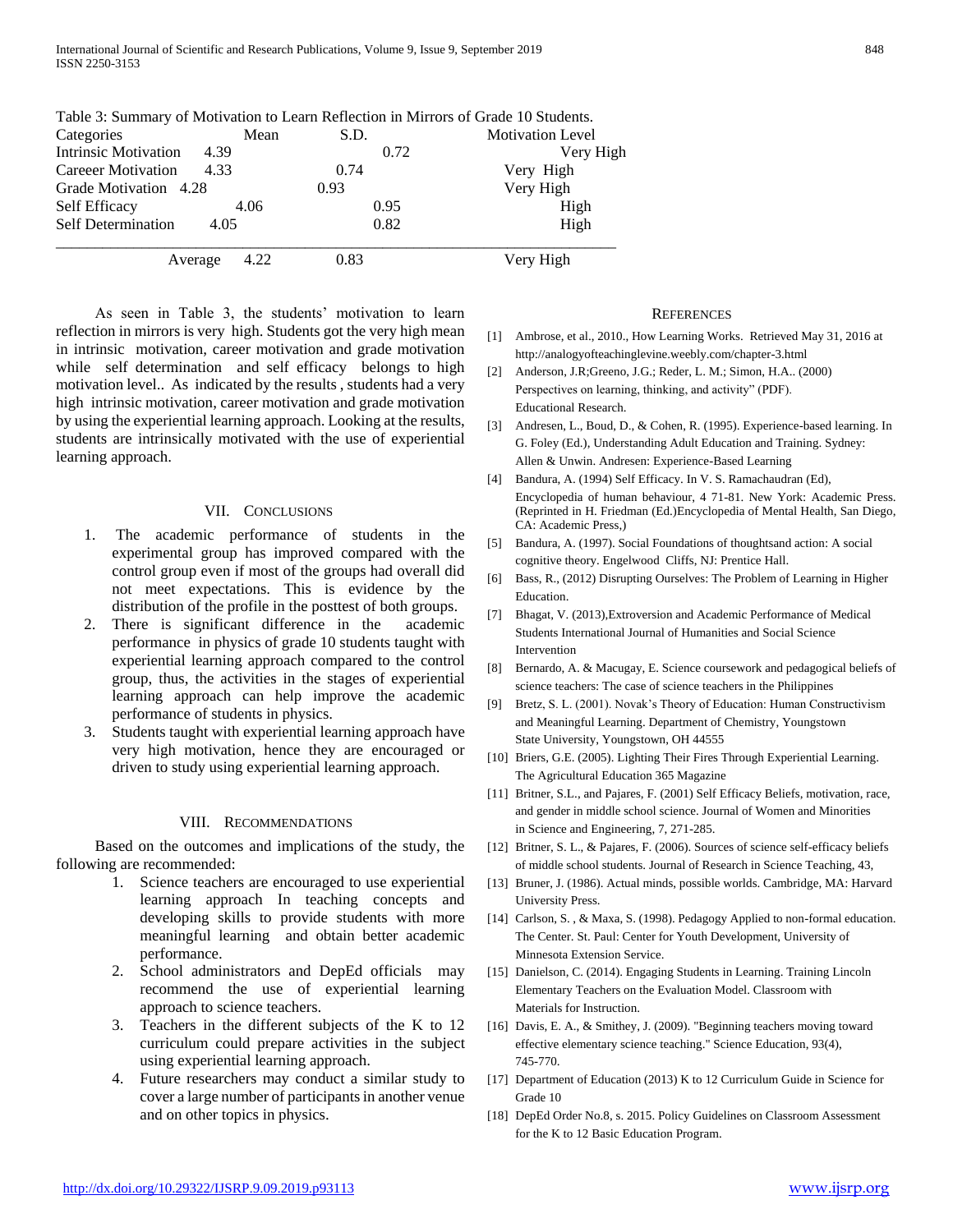International Journal of Scientific and Research Publications, Volume 9, Issue 9, September 2019 849 ISSN 2250-3153

- [19] http://www.deped.gov.ph/orders/do-8-s.2015
- [20] Deci, E.L., Koestner, R., & Ryan, R.M. (2002). Extrinsic and Intrinsic Motivation in education: Reconsidered once again. Review of Educational Research. 71(1):1-27
- [21] De Mesa , A.P. & De Guzman, A.B. (2006). Portrait of Filipino classroom practices: traditional or constructivist?
- [22] Dev, P. C. (1997). Intrinsic Motivation and Academic Achievement: What Does Their Relationship Imply for the Classroom Teacher? Remedial and Special Education, 18(1), 12-19.
- [23] Diamond, B.J., & Moore, M.A. (1995). Multicultural literacy: Mirroring the
- [24] Doring, M.B. Jr., (2016) The Effects of Game Based Learning Approach on the Academic Performance and Motivation to Learn Physics of Grade 10 Students, Unpublished Master's Thesis, Bukidnon State University, Malaybalay City
- [25] Enfield, R. P. (2001). Connections between 4-H and John Dewey's Philosophy of Education. FOCUS. Davis: 4-H Center for Youth Development, University of California, Winter.
- [26] Enfield, et.al. (2007) The Development and Evaluation of Experiential Learning Workshops for 4H Volunteers, Vol 45 No.1 Article No. 1FEA2, University of California Cooperative Extension, San Luis Obispo County.
- [27] Entwistle, N.J. (1981) Styles of Teaching % Learning: An Integrated Outline of Educational Psychology for Students, Teachers and Lecturers.
- [28] Ferrell, B. G. (1983) A factor analytic comparison of four learning-styles instruments. Journal of Educational Psychology, Vol 75(1
- [29] Ferguson, E.D. (2000). Motivation: A biosocial and cognitive integration of motivation and emotion. New York: Oxford University Press, Inc.
- [30] Finn.. (1993). School Engagement and Students at Risk. WashingtonDC: National Center, for Education Statistca Karweit, Nancy and Hansell, Steve (1983). -School Organization and Friendshi
- [31] Firestone, M. (2016) What is Experiential Learning?-Definition, Theories & Examples.
- [32] Galton M. & Eggleston, J. (1979) Some characteristics of effective science teaching European Journal of Science Education, 1 (1979), pp. 75–86
- [33] Georgiou, I., Zahn, C. & Meria, B. J. (2008). A systematic framework for the case based classroom experiential learning, Systems research and Behavioral Science.
- [34] Glynn, S.M. (2011). Science Motivation Questionnaire: Construct Validation with nonscience amjors, Journal of Research in Science Teaching, 46, 127-146
- [35] Golla, E. F., & de Guzman, E. S. (1998). Teacher preparation in science and mathematics education: A situation analysis. In E. B. Ogena & F. G. Brawner (Eds.), Science education in the Philippines: Challenges for development (pp. 41-78). Taguig, Metro Manila: NAST, SEI, UP-CIDS. Kardash, C. A., & Wallace, M. L. (2001). The perception
- [36] Handrigan, B., & Koenig, G.,(2007). A White Paper on effective whole class instruction with technology. Retrieved from Orchard Targeted Educational Software
- [37] Johnson, D. W., & Johnson, R. (1995, 2005) Cooperation and Competition Theory and Research. Edina, M.N; May 26, 2016 at psycnet.apa.org Keeton and Tate (1978). Learning by Experience
- [38] Kenny, N. (2008). Experiential Learning Centre for Open Learning and Educational Support.
- [39] Knobloch, N. A. (2003) College Teachers "making a difference": A Research Review. North American Colleges and Teachers of Agriculture Journal.
- [40] Kolb, A. Y. & Kolb, D. A. (2005). Learning Style Inventory Version 3.2 Hay Resources Direct. 116 Huntington Avenue, Boston, MA 02116
- [41] Kolb, A. Y. & Kolb, D. A. (2013). Experiential Learning Theory Bibliography: Volumes 1- 3. Experience Based Learning Systems, Inc.
- [42] www.learningfromexperience.com.
- [43] Kolb, A. Y., & Kolb, D. A. (2009). The learning way: Meta-cognitive aspects of experiential learning. Simulation and Gaming, 40, 297–327.
- [44] Kolb, A. Y. & Kolb, D. A. (2005). Learning styles and learning spaces: Enhancing experiential learning in higher education. Academy of Management Learning and Education. 4(2),193-212.
- [45] Lardizabal, A., et.al. (2003). Principles and Methods of Teaching: Quezon City, Philippines. : Phoenix Publishing, Inc.
- [46] Lewis, L.H. & Williams, C.J. (1994). In Jackson, L. & Caffarella, R.S. (Eds.). Experiential Learning: A New Approach (pp. 5-16). San Francisco: Jossey-Bass
- [47] Lord, B. & Miller, B. (2000). Teacher leadership: An Appealing and Inescapable Force in School Reform. Newton, MA. Education Development Center, Inc. http://www.teachersnetwork.org/tnli/recommend/leadershipbooklet.pdf
- [48] Mayer, R. E. (2001). Educational Psychology: A Cognitive Approach. Boston, MA, Little Brown.
- [49] Mitchell, T. R., & Daniels, D. 2003. Motivation. In W. C. Borman, D. R. Ilgen, & R. J. Klimoski (Eds.), Handbook of psychology. Volume 12: Industrial and organizational psychology:225–254. New York: Wiley.
- [50] Neill, J (2004). Experiential Learning & expreiential education philosophy, Theory, Practice &Resources Retrieved May 26, 2016 at
- [51] Newman, F. M. (1992). Student Engagement and Achievement in American Secondary Schools. New York: Teachers College Press, Columbia University.
- [52] Okoli, J. N., Abonji, O.S. (2014). The Effects of The Experiential Learning Strategy on Secondary Schools Achievement in Biology, US-China Education Review A, ISSN 2161-623X February 2014, Vol.4, No.2, 96-101
- [53] Pelagio, R.N.,(2010). The Relationship of high school students' motivation and interest in science with academic achievement in integrated science. Unpublished Master's Thesis, Bukidnon State University, March 2010
- [54] Piaget, (1896-1980) &Vygotsky (1896-1934)
- [55] Pfeiffer & Jones (1985). Experiential Learning Workshop: Level 1 (Beginning Level) Understanding the Experiential Learning Cycle.
- [56] Pintrich, P. R.,Schunk, D. H., Meece, J. L. (2009) Motivation in Education; Theory, Research, and Applications (Third Edition). Upper Saddle River: Pearson Prentice Hall
- [57] Rizk, L. (2011). Learning by Doing: Toward an Experiential Approach to Professional Development. Retrieved May 24, 2016 from: http;//conference.ifla.org/past-wlic/2011/183-rizk-en.pdf
- [58] Ryan, R.M. and Deci, E.L. (2000). Intrinsic and Extrinsic Motivations: Classic definitions and new directions. Contemporary Educational Psychology, 25:54-67.
- [59] Santrock, J.W. (2004). Psychology by Santrock. McGrow-Hill (537 pp.).
- [60] Schunk, D. H., & Pajares, F. (2009). Self-efficacy theory. In K. R. Wentzel., & A. Wigfield (Eds.), Handbook of motivation at school (pp. 35–54). New York: Routledge.
- [61] Seels and Glasgow Model: Discovering Instructional Design E-Learning Curve log
- [62] Shernoff, D. J. (2012). Engagement and positive youth development Creating optimal learning environments. In K. R. Harris, S. Graham, & T. Urdan (Eds.), The APA Educational Psychology Handbook (Vol. 3, pp. 195–220). Washington, DC: American Psychological Association.
- [63] Skinner, Kinderman & Furrer (2009). A Motivational Perspective on Engagement and Disaffection Conceptualization and Assessment of Children's Behavioral and Emotional Participation in Academic Activities in the Classroom
- [64] Spect, LB & Sandlin, PK (1991). The Differential Effects